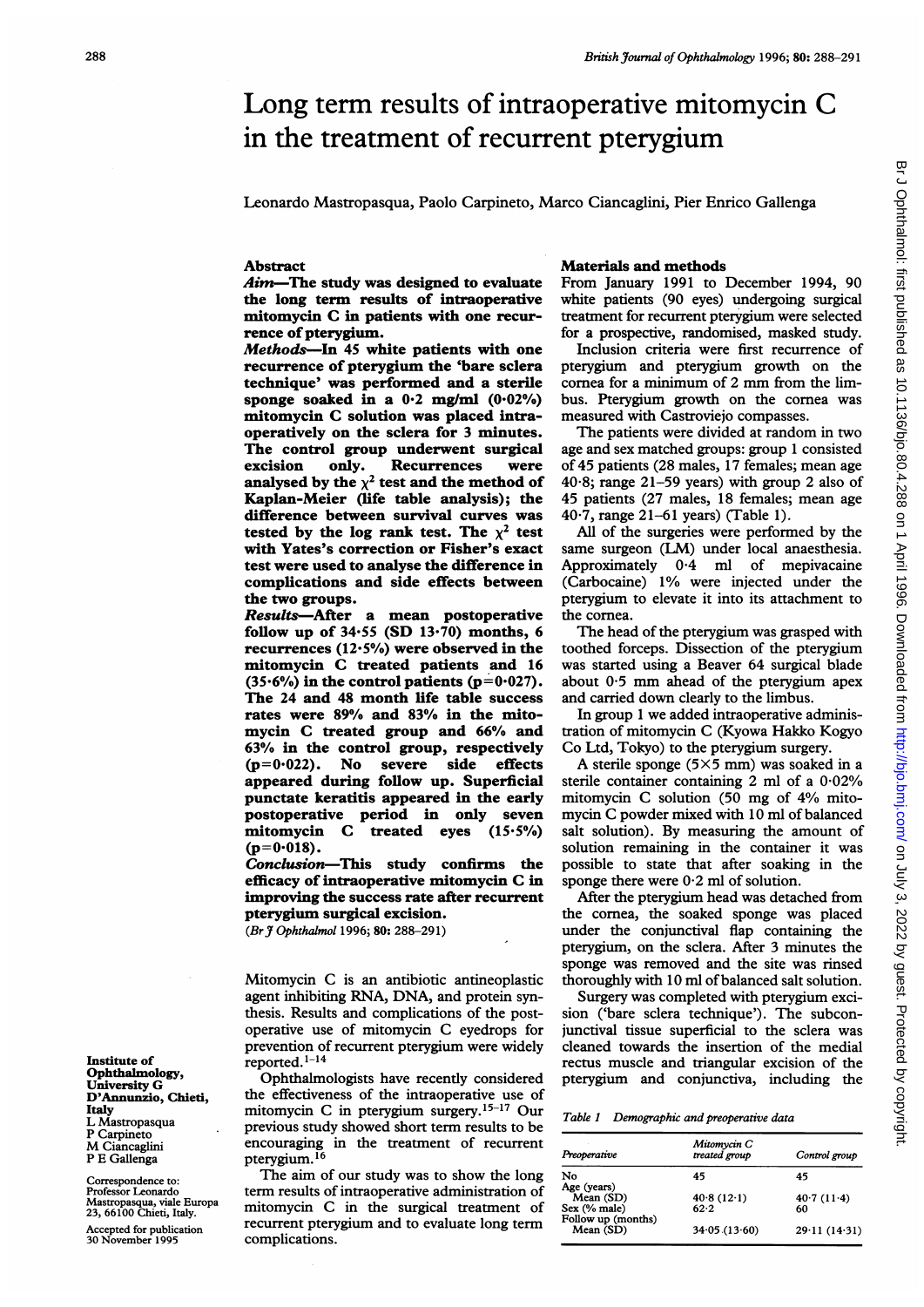

Figure 1 Survival curve for the mitomycin C treated group and the control group. Success rate (SE) versus postoperative follow up time (log rank test = 5:31, p=0:022) (n=no of versus postoperative follow up time (log rank test =5.31, p=0.022) ( $n=n$ o of patients).

adjacent Tenon's capsule, was performed. The corneal surface was smoothed using a scalpel blade. Two sutures (8-0 silk) were placed along the horizontal meridian closing the conjunctival wound and leaving a bare scleral area failed.18 of approximately  $4\times 3$  mm.

In group 2 only pterygium excision was performed using the same surgical ('bare sclera technique').

In all cases the diagnosis of pterygium was histopathologically confirmed. During the postoperative period all patients were examined weekly for the first month and then monthly, by a clinician who was masked to the patient Results treatment.

Recurrence was diagnosed when cular growth, in the position of the excised pterygium, crossing the li imbus and group 2. extending onto the cornea for any distance, occurred. In case of recurrence, fol stopped at the time of the diagnosis

Table 2 Life table analysis

All patients were examined with a Zeiss  $n = 11$  SL30 slit-lamp to evaluate the recurrence of pterygium and the appearance of complications (conjunctival, comeal and scleral changes, anterior chamber reaction, intraocular pressure changes).

> Complications were graded as absent, light, and severe  $(-, +, ++)$  according to the severity of the clinical findings.

 $n = 4$  The patients were questioned specifically about side effects (pain, photophobia, and foreign body sensation). Side effects were also graded  $(-, +, ++)$  according to patients' discomfort.

Statistical analysis was performed using Student's <sup>t</sup> test to compare the follow up of the  $\frac{1}{42}$  two groups and the ages of patients experiencing recurrence between the two groups. Success rates were calculated employing the  $\chi^2$ test and the life table analysis to calculate survival curve by the Kaplan-Meier method; the difference between survival curves was tested by the log rank test. The success rates calculated by the Kaplan-Meier method differ from those of cross sectional analysis because they represent the cumulative probability of success based only on patients who have not yet failed or dropped out and they exclude a patient from further analysis once that patient has failed.<sup>18</sup>

> The  $\chi^2$  test with Yates's correction or Fisher's exact test was used to analyse the difference in adverse reactions between the two groups.

> Informed consent for participation in the study was obtained from all patients before their enrolment.

The follow up period was 6-54 months (mean  $34.55$  (SD 13.70) months) in group 1 and 7-50 months (mean  $29.64$  (14 $\cdot$ 42) months) in

Six recurrences (12.5%) were observed in group 1 (mitomycin C treated patients) and 16 (35-6%) in group 2 (control patients). The

| (mitomycin C treated patients) and<br>occurred. In case of recurrence, follow up was<br>group 1<br>stopped at the time of the diagnosis.<br>16 $(35.6\%)$ in group 2 (control patients). The |                     |         |             |         |                                      |         |                                      |         |       |         |
|----------------------------------------------------------------------------------------------------------------------------------------------------------------------------------------------|---------------------|---------|-------------|---------|--------------------------------------|---------|--------------------------------------|---------|-------|---------|
| Table 2                                                                                                                                                                                      | Life table analysis |         |             |         |                                      |         |                                      |         |       |         |
| Follow up<br>(months)                                                                                                                                                                        | No of patients      |         | Recurrences |         | End of follow up<br>(no of patients) |         | Cumulative<br>probability of success |         | SE    |         |
|                                                                                                                                                                                              | MM-C                | Control | MM-C        | Control | MM-C                                 | Control | MM-C                                 | Control | MM-C  | Control |
| $0 - 6$                                                                                                                                                                                      | 45                  | 45      | 2           | 6       |                                      |         | 0.96                                 | 0.87    | 0.029 | 0.051   |
| $7 - 12$                                                                                                                                                                                     | 42                  | 38      |             |         |                                      |         | 0.89                                 | 0.73    | 0.046 | 0.067   |
| $13 - 18$                                                                                                                                                                                    | 36                  | 32      |             |         |                                      |         | 0.89                                 | 0.69    | 0.046 | 0.069   |
| $19 - 24$                                                                                                                                                                                    | 31                  | 28      |             |         |                                      |         | 0.89                                 | 0.66    | 0.046 | 0.072   |
| $25 - 30$                                                                                                                                                                                    | 28                  | 25      |             |         |                                      |         | 0.89                                 | 0.66    | 0.046 | 0.072   |
| $31 - 36$                                                                                                                                                                                    | 23                  | 22      |             |         |                                      |         | 0.89                                 | 0.63    | 0.046 | 0.077   |
| $37 - 42$                                                                                                                                                                                    | 18                  | 15      |             |         | 6                                    |         | 0.83                                 | 0.63    | 0.074 | 0.077   |
| $43 - 48$                                                                                                                                                                                    | 11                  | 4       |             |         | 9                                    | 4       | 0.83                                 | 0.63    | 0.074 | 0.077   |

MM-C=mitomycin C.

Table 3 Complications and side effects  $(-=absent, +=light, ++=severe)$ 

|                                                                  | Mitomycin C treated group |                          |                 | Control group             |                              |      |
|------------------------------------------------------------------|---------------------------|--------------------------|-----------------|---------------------------|------------------------------|------|
|                                                                  |                           |                          | $^{\mathrm{+}}$ |                           |                              | $^+$ |
| Complications<br>Superficial punctate keratitis*<br>Side effects | 38 (84°4%)                | $7(15.6\%)$              | 0               | 45 (100%)                 |                              |      |
| Ocular pain<br>Photophobia                                       | 18 (40%)<br>$28(62.2\%)$  | 27 (60%)<br>$17(37.8\%)$ | 0<br>0          | 21(46.7%)<br>$31(68.9\%)$ | $24(53.3\%)$<br>$14(31.1\%)$ |      |

\*Fisher's exact test,  $p=0.018$ .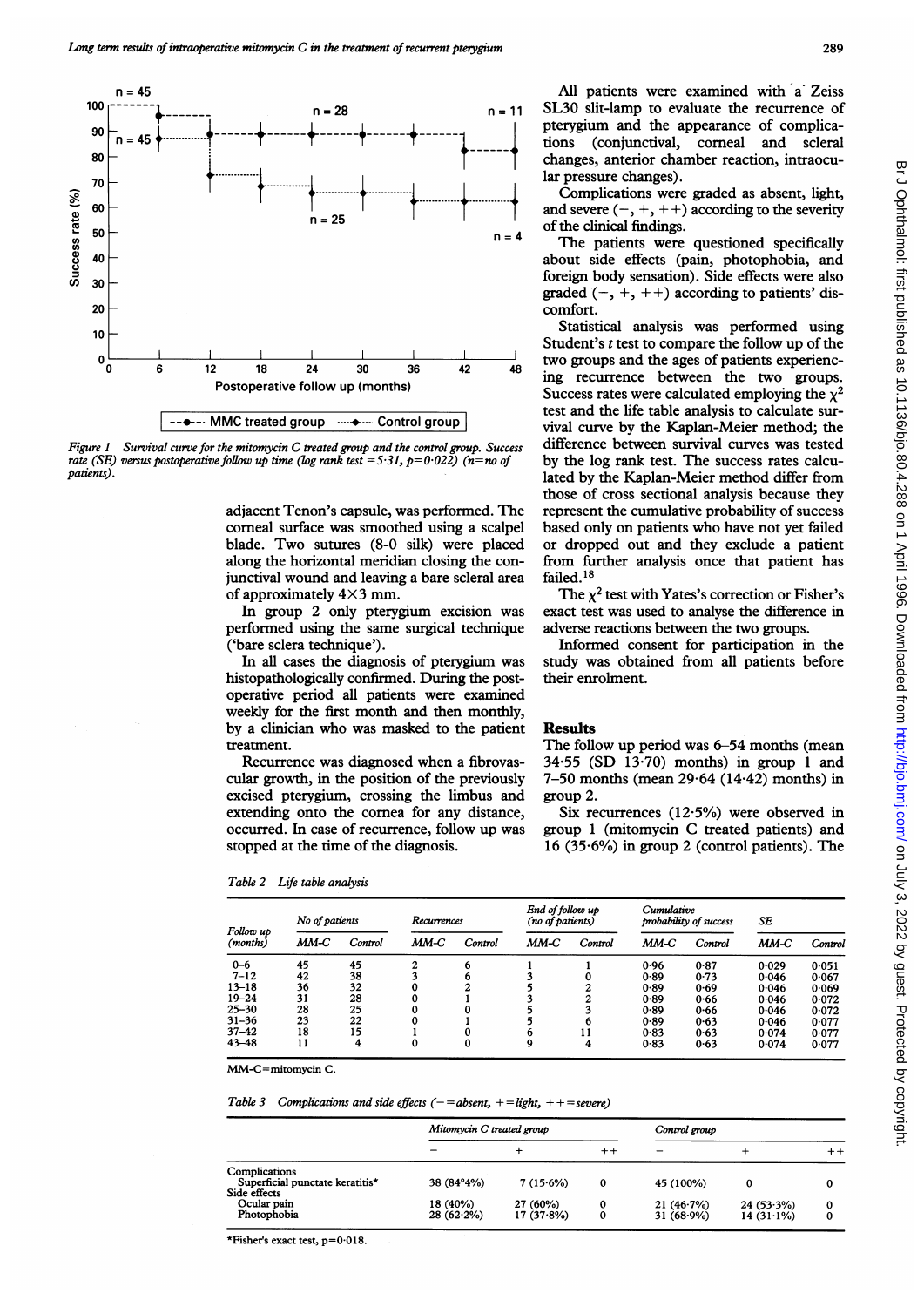difference between the groups was statistically significant ( $p=0.027$ ).

The data of life table analysis of both groups are shown in Table 2. Survival curves are shown in Figure 1.

In group <sup>1</sup> all recurrences except one occurred during the first 10 months. One recurrence was seen after 40 months of follow up.

In group 2 the highest incidence of recurrence was seen within the first 18 months. In group <sup>1</sup> the mean age of patients experiencing recurrence of pterygium was  $30.83$  (7.73) years (range 21-42 years) and in the control group it was  $39.94$  (9.36) years (range 21-53 years). The difference was statistically significant ( $p=0.047$ ).<br>Complications

and side effects were observed only during the first 2 weeks of follow up. In the mitomycin C treated group, the only complication was light superficial punctate keratitis. Side effects were ocular pain and photophobia in both groups (Table 3). After 4 weeks of follow up in one mitomycin C treated eye an area of avascularity in the site of the previous excised pterygium was detected; nevertheless no comeal changes or subjective symptoms were reported.

#### **Discussion**

Mitomycin C is an antibiotic antineoplastic agent, activated to an alkylating agent in tissues: it inhibits RNA DNA dependent synthesis, preventing cellular division and duplication; it has therefore been used to prevent fibroblast proliferation and scarring after filtration surgery. Since 1962 mitomycin C eyedrops have been used to prevent recurrence of pterygium after surgery, on the basis that the fibrovascular reaction in the pathogenesis of pterygium is the result of a chronic irritation.19 Recently, the possibility of mast cells contributing to the pathogenesis of pterygia has been supposed.<sup>20</sup>

The use of mitomycin C eyedrops after pterygium surgery seemed to be an effective and safe method to prevent recurrence of pterygium, in fact recurrence rates of between  $1.4\%$  and 13% have been published.<sup>3562122</sup> Unfortunately, topical mitomycin has been reported to cause a variety of complications. Sometimes complications are very severe, such as symblepharon,<sup>6</sup> scleral ulceration<sup>10</sup> and necrosis,11 secondary glaucoma, and corneal perforation.<sup>13</sup> It is not acceptable that the surgical excision of a generally benign pathology such as pterygium should cause such serious complications.

Some authors have proposed the use of low dose mitomycin C (0-01%) after pterygium excision.23 A prospective, multicentre, randomised comparison has begun of recurrence rates after pterygium excision and intraoperative  $0.04\%$  mitomycin C for 3 minutes versus other techniques.<sup>15</sup>

Since 1991 we have used intraoperative mitomycin C in patients with one recurrence of pterygium undergoing surgical excision. Encouraging results were shown in our preliminary study.16 The long term results confirm the efficacy of this kind of therapy to prevent recurrence of pterygium: only six recurrences were detected in the mitomycin C treated group as against 16 recurrences in the control group ( $p=0.027$ ). Life table analysis showed <sup>a</sup> success rate of 89% and 83% in the mitomycin C treated group and of 66% and 63% in the control group after 24 and 48 months of follow up, respectively (Fig 1).

The recurrence rate in the control group is similar to those found in previous studies on bare scleral closure  $(24-68\%)$ . <sup>24-29</sup>

Five out of six  $(83.3\%)$  and 12 out of 16 (75%) recurrences occurred within the first year in the mitomycin C treated group and control group, respectively. Our data confirm those of Hirst *et al*  $30$  who affirm that a 12 month follow up is able to identify more than 97% of recurrences. In the mitomycin C treated group no patient who has not yet experienced pterygium recurrence has a follow up shorter than 1 year.

The mean age of the patients experiencing recurrence of pterygium differs significantly between the two groups  $(p=0.047)$ . In the mitomycin C treated group failures were seen only in young people (mean age  $30.83$  (7.73); range 21-42 years). In controls recurrences were seen mostly, but not exclusively, in young people (mean age  $39.94$  (9.36); range  $21-53$ years). These data seem to show that in younger people the inhibiting effect of mitomycin C on fibroblast proliferation may be less effective in preventing fibrovascular reaction.

Although a relatively small number of patients was treated to detect complications with a very low rate, a very encouraging fact emerging from our study was the absence of the unpleasant complications and side effects reported for prolonged mitomycin C eyedrop therapy.

The exposure of the sclera for no more than 3 minutes, the accuracy of cut of the sterile sponge, and the diluted mitomycin C solution (0-2 mg/ml of mitomycin C powder in balanced salt solution) all contributed to the standardisation of the method.

- 2 Singh G, Wilson MR, Foster CS. Long-term follow-up study of mitomycin eye drops as adjunctive treatment of pterygia and its comparison with conjunctival autograft<br>transplantation. Cornea 1990; 9: 331–4.<br>3 Singh G, Wilson MR, Foster CS. Mitomycin eyedrops as
- 
- treatment for pterygium. Ophthalmology 1988; 95: 813–21.<br>4 Simona F, Anastasi-Forni C, Benedetti C, Failla FG,<br>Rossi FM, Meyer U. Mitomycine therapy after excision of pterygium. *Klin Monatsbl Augenheilkd* 1994; **204:**<br>409–12.
- 5 Chayakul V. Prevention of recurrent pterygium by mito-<br>mycin C. 84 Tag Dtsch Ophthalmol 1987;<br>Ophthalmol 1987; 84: 422-4.<br>6 Hayasaka S, Noda SN, Yamamoto Y, Setogawa T.
- Postoperative instillation of low-dose mitomycin C in the treatment of primary pterygium. Am J Ophthalmol 1988;
- 106: 715-8.<br>
7 Hayasaka S, Noda SN, Yamamoto Y, Setogawa T.<br>
12 Hayasaka S, Noda SN, Yamamoto Y, Setogawa T.<br>
7 Postoperative instillation of mitomycin C in the treatment<br>
of recurrent pterygium. Ophthalmic Surg 1989; 20:
- 
- mycin C instillation after pterygium operation. Folia Ophthalmol Jpn 1978; 29: 1221.
- 10 Dunn JP, Seamone CD, Ostler HB, Nickel BL, Beallo A. Development of scleral ulceration and calcification after pterygium excision and mitomycin therapy. Am  $\hat{j}$ <br>Ophthalmol 1991; 112: 343-4.

<sup>1</sup> Spires R. Postoperative instillation of mitomycin eye drops in the treatment of primary pterygium. J Ophthalmic Nurs Technol 1991; 10: 15-7.